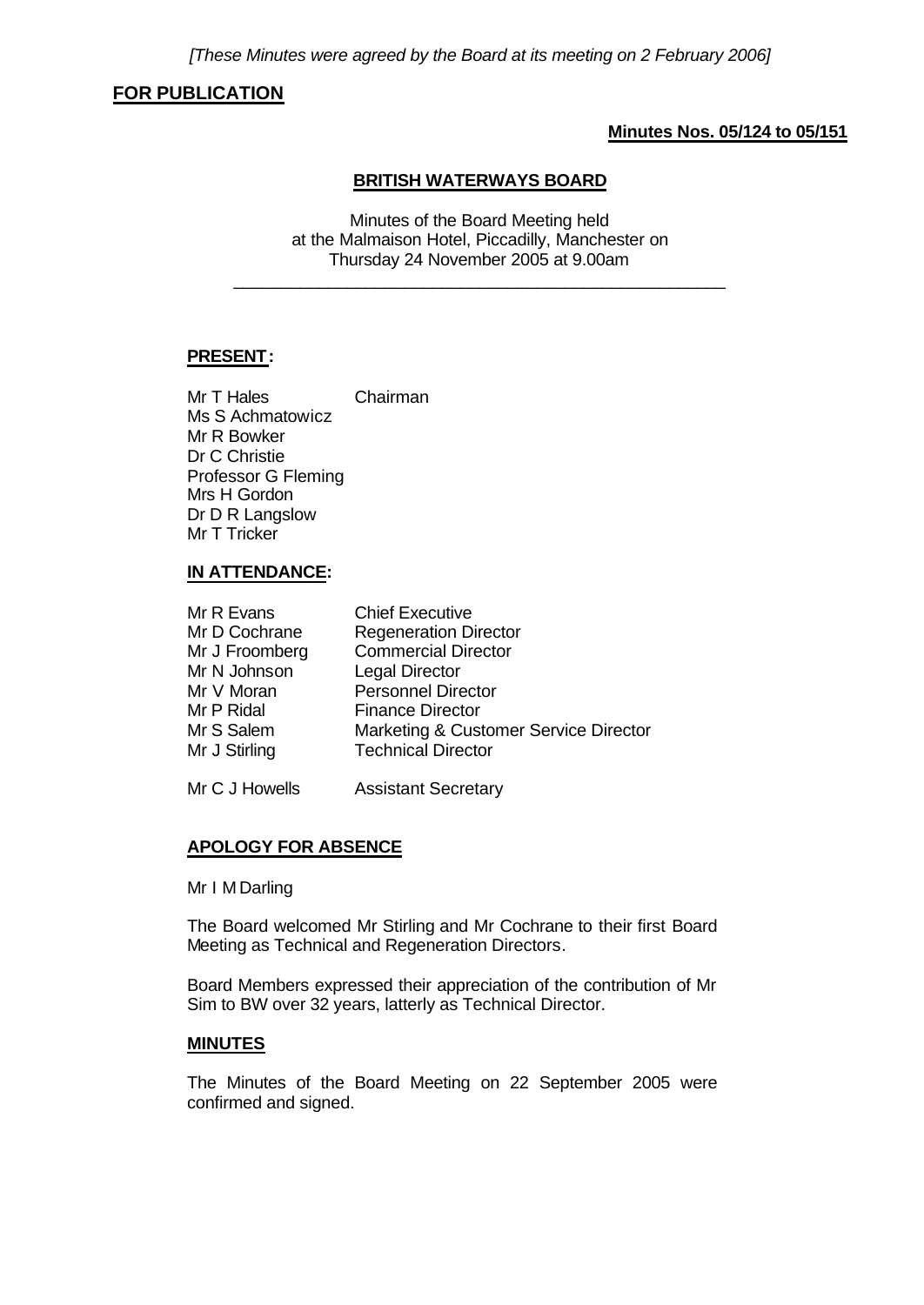## **MATTERS ARISING**

### **Fair Trading (Minute 05/102)**

05/124 Mr Tricker reported that despite the further extensive discussions involving the Executive, the Fair Trade group and the Chairman, BMF was not persuaded to participate in the preparation of the Code of Practice and the OXERA Review. A briefing had been issued to the marina and boatyard customers and the waterways press advising them of this and explaining that BW would continue to expedite these matters on the basis of its own legal opinion. The Board endorsed the Executive's view that it had no other option and that its approach should be robust but courteous. The Chairman added that he would offer to address the BMF Council.

> A letter to the Board's of BW and BMF on the Fair Trading issue, which had been received earlier in the day from the Managing Directors of Black Prince Holidays and Alvechurch Boat Centres, was tabled. The Board discussed its response and it was agreed the Chief Executive would respond accordingly.

## **Scottish Annual Meeting (Minute 05/110)**

05/125 It was noted that the next reception for MSPs would be held at the time of the Annual Meeting in Scotland in September 2006.

#### **Olympic Games 2012 (Minute 05/121)**

05/126 Referring to the proposed meeting of key stakeholders, the Chief Executive advised that a dinner was planned for this purpose at the Institution of Civil Engineers in January, possibly with the Deputy Prime Minister as the principal guest.

### **Waterways Ombudsman Committee (Minute 05/123)**

05/127 It was noted that Mr Tricker had filled the vacancy in the BW nominated position on the Waterways Ombudsman Committee.

## **CHIEF EXECUTIVE'S REPORT & FINANCIAL REVIEW**

05/128 The Board noted BWB 3206.

#### **Financial Performance**

05/129 The Finance Director presented the highlights of the financial performance to 31<sup>st</sup> October and the full year forecast out-turn.

> Mr Ridal undertook to examine the implications for capital gains tax of accelerating arrears and of restorations.

> The Finance Director also briefed the Board on the revised presentational format for the management accounts. He expected this to be available for the next meeting. The Board welcomed the new approach, which would give better performance comparisons across the business areas.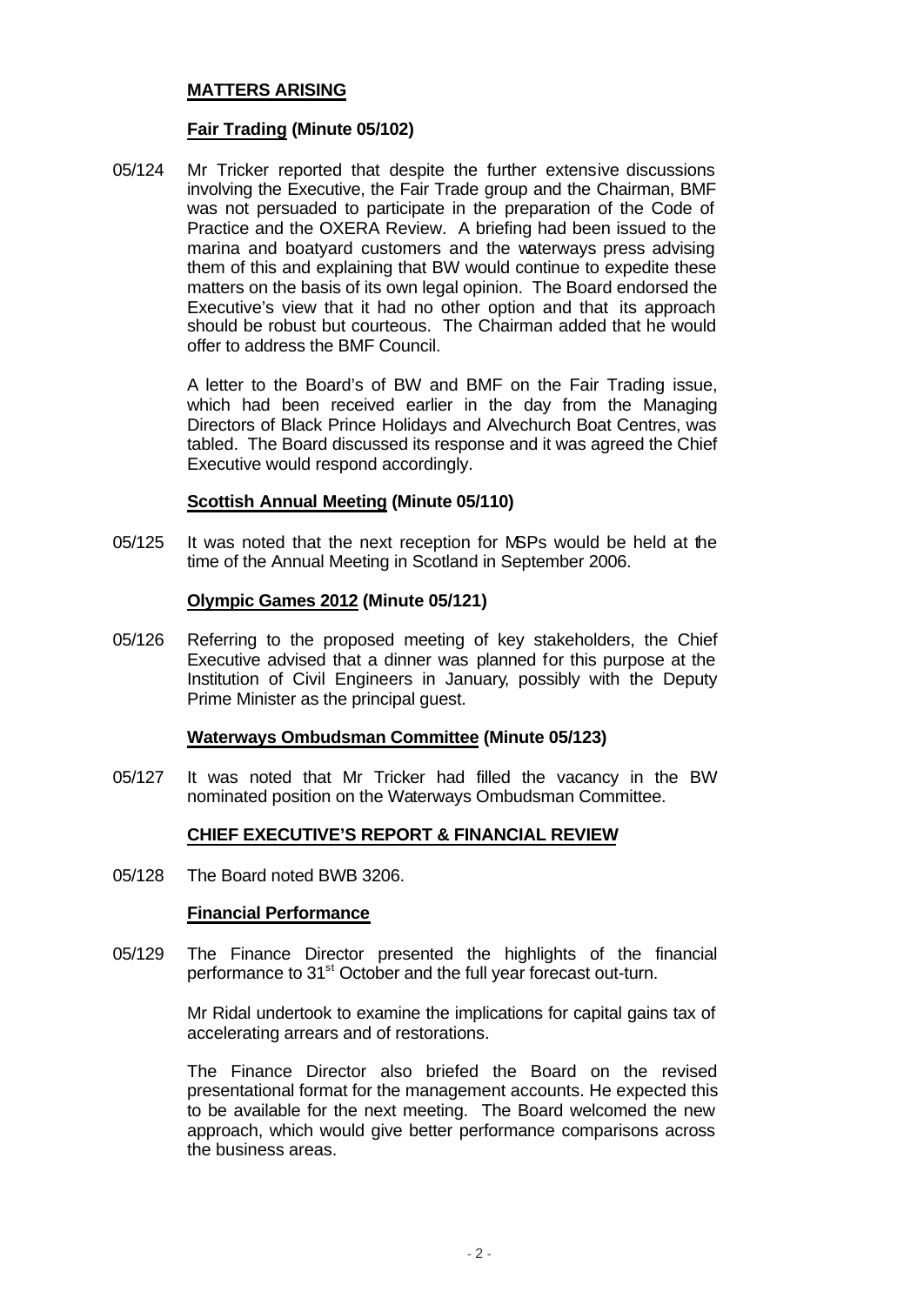### **BW Leisure Attractions**

05/130 The Board considered the report on the performance of the BW Leisure attractions at the Falkirk Wheel, the Anderton Boat Lift and Standedge.

> On Falkirk, it was noted that charging for entry remained an issue. The Board agreed that this could not be entertained until such time that a sustainable and dynamic visitor package had been developed across the site. The proposed Waterside Pub Partnership pub would be a helpful development. It was agreed the Executive would update the masterplan for the Wheel site and report further.

> In response to Board Members' suggestions for other initiatives to boost the visitor centres, the Chief Executive confirmed that linked packages with other regional attractions, including those of the Waterways Trust were already in place. The scope for using Waterscape for joint ticketing and creative marketing and for using small lottery projects for re-invigorating sites in partnership with the local community, would be explored.

> The Chairman added that the underlying question for the Board was whether BW had the capability to run visitor attractions; and if it did not, whether others could do so better.

#### **The Waterways Trust**

05/131 The Board welcomed the intimations from the Waterways Trust that it wished to develop a closer understanding of BW's requirements and aspirations. BW's contribution to the Trust was a substantial one and it was proper that the relationship should reflect this. This was felt again to be an issue of capability; BW needed to determine what the Trust provided best e.g. running museums and ensure it focussed on that.

#### **Central Rates Liability – Denial of Transitional Relief**

05/132 The Board noted the update by the Legal Director and agreed that the Chairman should keep them informed in the event of developments.

## **Natural Environment & Rural Communities Bill**

05/133 The Legal Director reported briefly on progress in securing a House of Lords amendment to the Bill for provision for additional BW's powers.

## **Chief Executive's Briefing**

- 05/134 Board Members commented on topics in the Chief Executive's briefing:
	- Dr Christie referred to the positive reception of Tavish Scott, MSP, the New Minister for Transport, to the briefing he had attended on the canals in Scotland. It was hoped the Minister would attend a waterway visit in the near future;
	- the Marketing & Customer Service Director responded to concern about the markedly increased volume of customer complaints in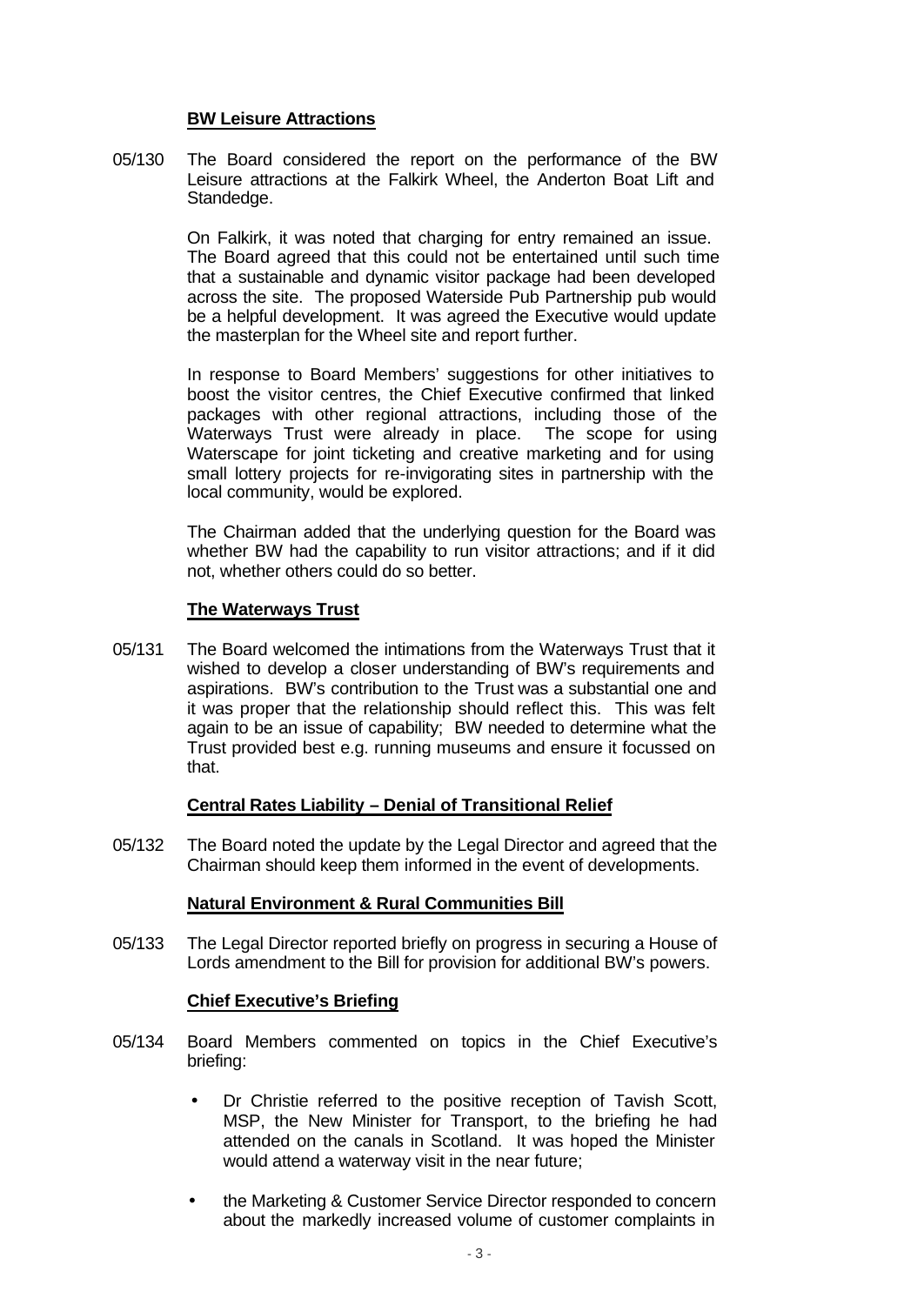the Quarter 2 2005/06 report. There were reasons to suggest this was a spike with levels now returning to previous ones but this was being kept under close review. It was agreed to add complaints to the Waterways Ombudsman to future reports;

- Mr Salem gave additional background on the implementation of the updated 2001 angling strategy. There would be a further report following his meetings with NFA and NAFAC in the next briefing;
- The potentially substantial cost to BW of the Water Framework Directive and other waste/environmental legislation was highlighted. The Executive would keep this under close review.

## **HEALTH & SAFETY MANAGEMENT REPORT**

05/135 The Board considered BWB 3202 by the Technical Director.

Mr Stirling highlighted the concerted effort that Directors had agreed upon to ensure that the rate of improvement in safety performance reaccelerated. It had been agreed that every reportable 3 day incident would be discussed by a Director with the employee involved.

## **10-YEAR PLAN: UNALLOCATED FUNDS – DISCUSSION PAPER**

05/136 The Board considered BWB 3201 by the Chief Executive. This provided the basis for a wide ranging examination of future options for BW in terms of funding, structure and accountability prior to updating the 10-year Strategic Planning Guidance.

> Following a review, the Chief Executive undertook to incorporate the comments made, including those that followed in correspondence, into an updated discussion document. This would be reviewed by the Board in January.

## **REGENERATION PROJECTS [BWB 3204]**

- 05/137 The Board agreed the following regeneration projects submitted in accordance with the staged approval process agreed in BWB 3187.
	- funding for the continued development of the phased approach to restoration of the Montgomery Canal in line with the recently completed Conservation Management Strategy (£510k over 3 years/BW contribution £255k);

A table of the project outputs would be provided (e.g. heritage, regeneration).

• implementation of the Liverpool Canal Link (total project allocation of £17,156 million, including a risk allowance of £3.7 million and a BW contribution of £0.39 million). Agreement was subject to satisfactory lease negotiations with Peel Holdings and English Partnership's commitment to their £1.7 million contribution;

Progress on the following projects was noted:

• Cotswold Canals;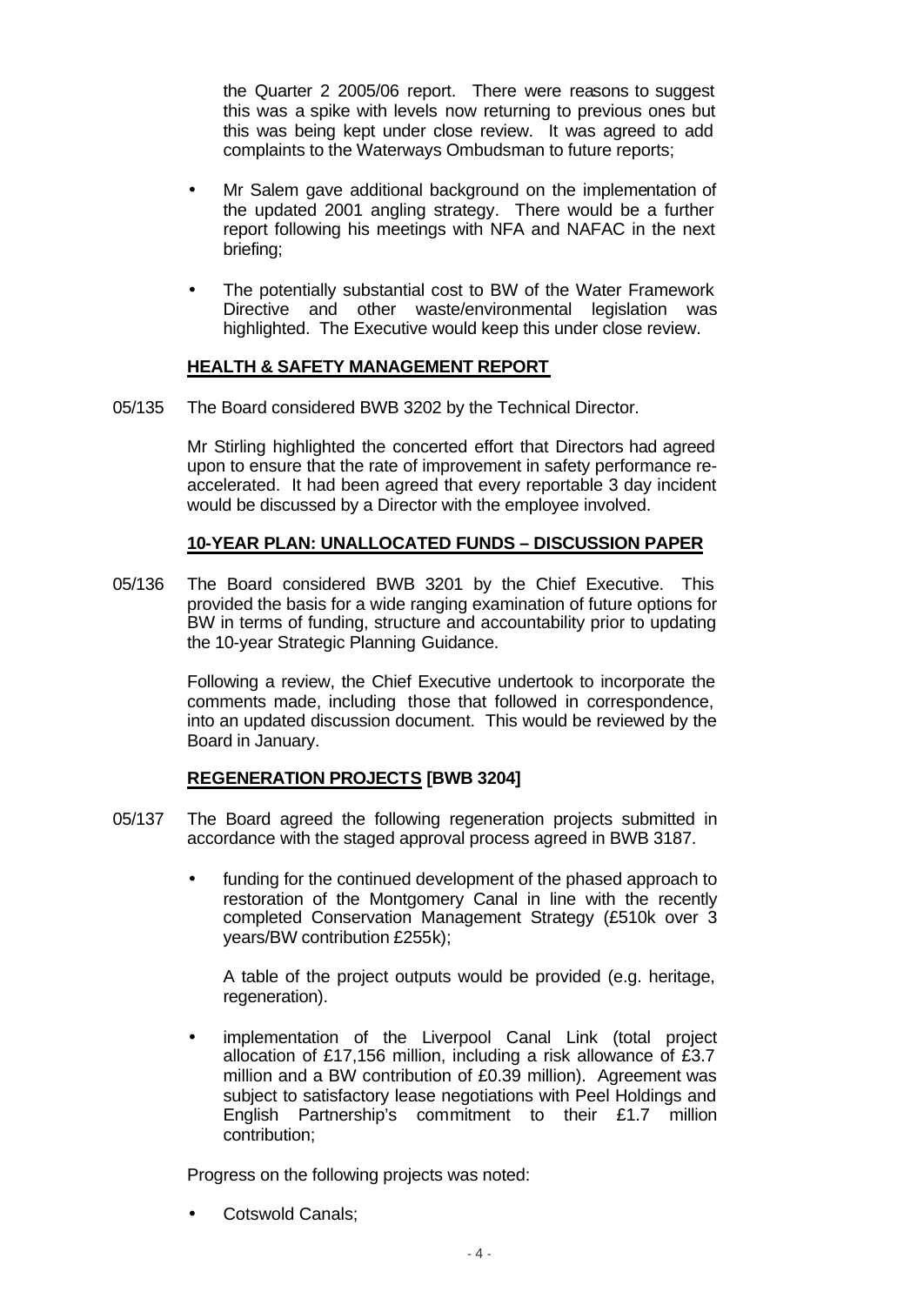The Executive confirmed that linking the canal to the network was a priority;

- Manchester Bury & Bolton Canal;
- Application to Big Lottery Fund Living Landmarks Scheme.

On the latter, the Board would be advised of the outcome of the discussions with BLF.

#### **COMMERCIAL UPDATE & COMMERCIAL PROJECTS**

05/138 The Board considered BWB 3200.

#### **Investment & Disposal Strategy**

05/139 The Board noted progress of the 2005/06 investment and disposal strategy.

#### **Wood Wharf**

05/140 The Board approved the following recommendations:

### *[Text omitted as commercially confidential]*

The Board also noted that a PPA has now been completed for the process leading to the formation of the Wood Wharf Partnership. This had been provided to the Audit Committee for information and was available to other Board Members.

#### **Edinburgh Quay Update**

05/141 The update was noted.

#### **Easynet Update**

05/142 The Board noted that following its confirmation by e-mail, the BSkyB offer to acquire BWB's entire shareholding in Easynet plc of 2.1 million shares at £1.75 cash per share had been accepted.

#### **Commercial Expansion & Risk Management**

05/143 The Board endorsed the recommended scale and risk management of BW Venture investments and the preferred route to increase capital available as set out in the Memorandum. The report was welcomed both as a clear exposition of the risks involved and in giving comfort on their management.

> Mrs Gordon suggested that the risks underlying ISIS, particularly as it entered the delivery phase on projects, merited special attention. It was agreed a fuller report would be presented in February when ISIS had agreed its business plan. The frequency of further reports would be decided then. CDs of the ISIS developments presentations would be circulated to Board Members.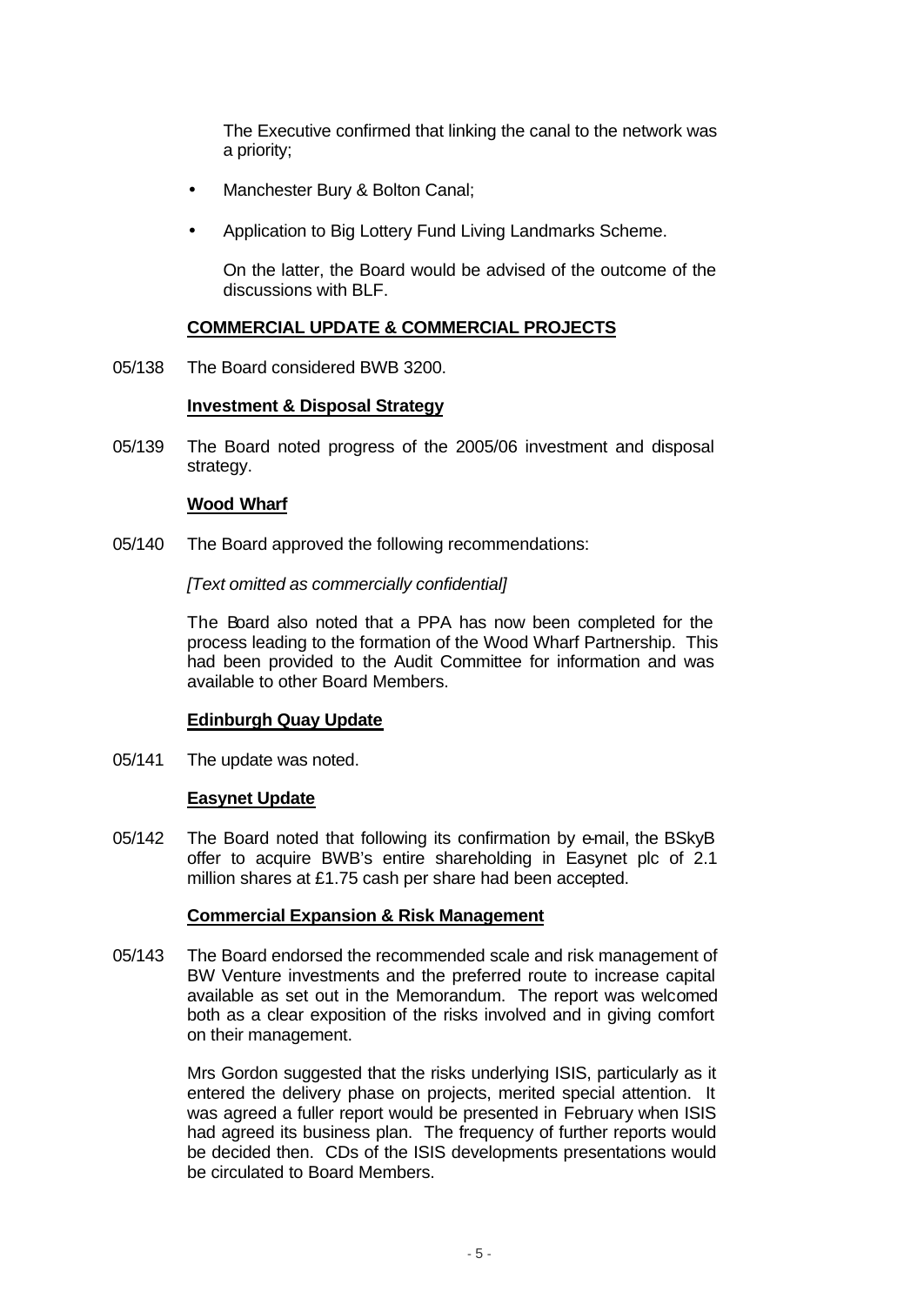### **Icknield Port Loop**

05/144 The Board agreed that BW should enter into a 10-year option for the sale of the Icknield Port Loop to ISIS Waterside Regeneration for the base land price of £20 million (indexed) plus overage.

#### **RESIDENTIAL BOATING ISSUES**

05/145 The Board noted a memorandum by the Legal Director (BWB 3207) on a number of issues relating to residential use of boats, including issues that had been the subject of lobbying to the Office of the Deputy Prime Minister.

> [Mr Bowker declared an interest as a member of the Residential Boat Owners Association].

> The memorandum recalled the evolution of BW policy on residential boating and described steps being taken to update and clarify that policy. The Board supported the approach of the Executive.

### **BW (1990) PENSION FUND – IMPLICATIONS OF THE FINANCE ACT 2004 & PENSIONS ACT 2004**

05/146 The Board considered BWB 3203 by the Personnel Director.

The recommended Pension Rule changes resulting from the Finance and Pensions Act 2004 were approved (para. 4.1 of the memorandum). It was also agreed that the Trustee and Committee of Management roles should be reviewed with the aim of combining responsibilities for improved Governance and efficiency.

It was noted the proposals would be presented to the Pension Fund Trustee Board and the Committee of Management for their agreement prior to the preparation of a formal Deed of Variation to the Fund rules in advance of the  $6<sup>th</sup>$  April 2006.

## **WATERSCAPE.COM – FUTURE STRATEGY**

05/147 The Marketing & Customer Service Director introduced BWB 3205. This reported on the outcome of the review of the options for the future of Waterscape.

> The Board agreed Option 2 relating to Waterscape as the on-line marketing arm of BW and with only the assured commercial activity included. The vision for the new in-house Waterscape and the arrangements for implementing it were also endorsed.

#### **WATERWAY OMBUDSMAN SCHEME**

05/148 The Board considered BWB 3208 and resolved to formally adopt the new rules for the Waterways Ombudsman Scheme as annexed to the memorandum.

## **AUDIT COMMITTEE**

05/149 The Minutes of the meeting of the Audit Committee on 16 September 2005 were noted.